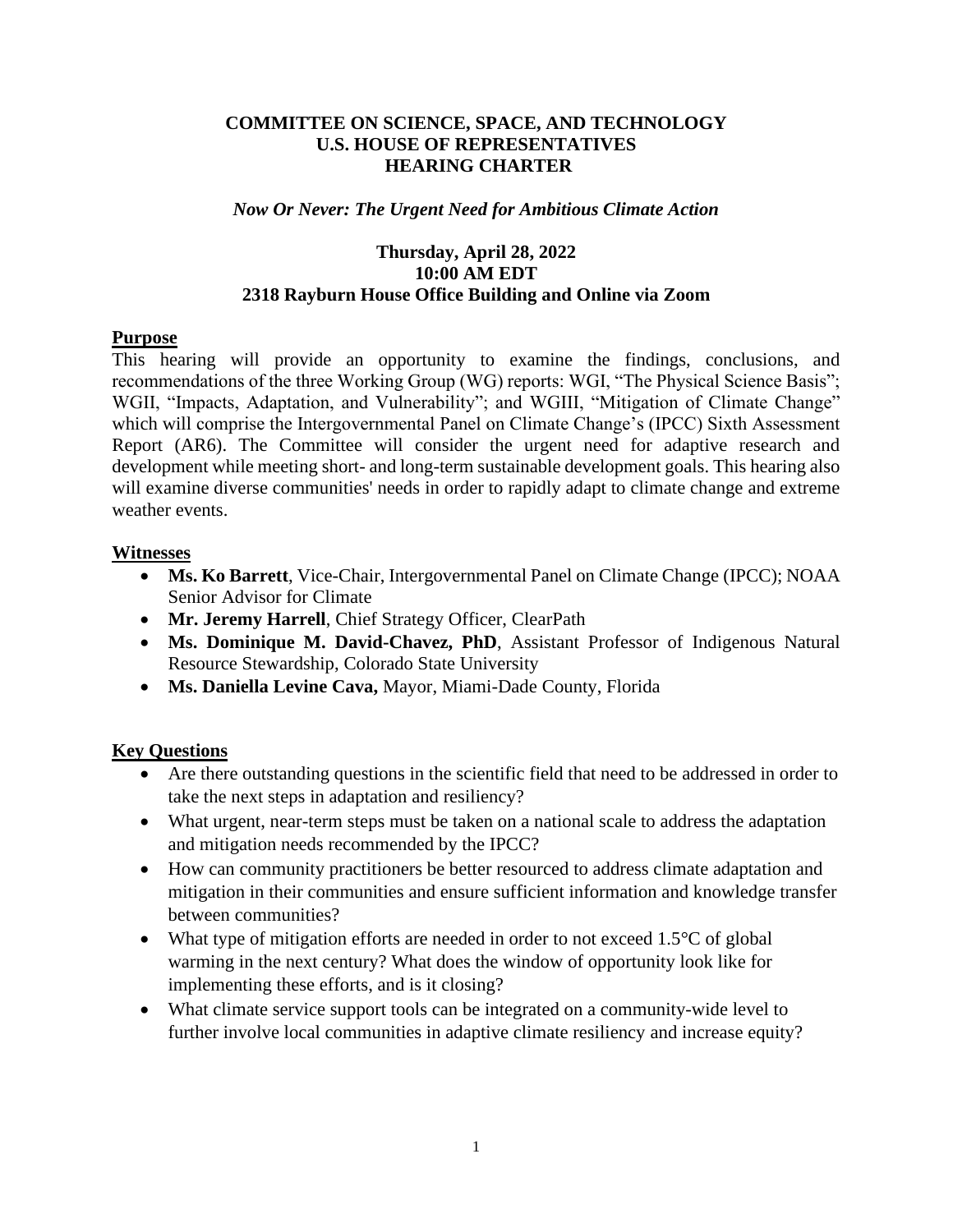### **Background**

There is increasing data to illustrate the changes that will be faced in the near and long term in communities across the US due to the impacts of climate change. Investment in low-emissions technologies, research and development, and adaptive environments can be made to mitigate climate change and avoid the most disastrous of climate effects. The United Nations (UN) states that climate change is an issue that will require substantial cooperation and coordinated solutions. In 2016, the US joined 192 other parties in the Paris Agreement, which set guidelines to reduce greenhouse gas (GHG) emissions and limit the global temperature increase during this century to  $2^{\circ}$ C, with an aspiration towards limiting warming to  $1.5^{\circ}$ C.<sup>1</sup> The Intergovernmental Panel on Climate Change (IPCC) is an organization established by the UN which focuses on assessment of climate change related science. This organization synthesizes reports which consider climate change problems and solutions from a scientific basis, the latest of which is the 6<sup>th</sup> Assessment Report (AR6) due to be released this later this year.

The information synthesized from the IPCC reports can be utilized to catalyze decisions in the US climate research and preparation spaces. The severity of climate related events in the US has become more pronounced over the past decade – but several concentrated climate events across communities in the past year have further highlighted the importance of adaptive, localized, and timely solutions to climate resiliency. For example, not only was 2017 the most active hurricane season in in the past decade, it also included Hurricane Harvey, the costliest cyclone event of the decade due to its record-breaking rainfall and subsequent flooding. The IPCC recognizes that historic rainfall is 3-10 times more likely as the result of climate change.<sup>2</sup> The west coast megadrought – currently entering its  $20<sup>th</sup>$  year – marks the driest the region has been in 1200 years. NOAA predicts a prolonged drought in the west this season.<sup>3</sup> The frequency of heat waves is increasing across major cities across the US, with extreme heat waves becoming more common. 4 In 2021, a 1000-year extreme heat event was observed in Western North America, where extended high temperatures caused an estimated \$8.9 billion in damages.<sup>5</sup> Wildfires across the western US have also been observed in greater frequency and intensity.

Although the scale of climate related events has steadily increased, adaptive solutions are available which can be inclusive and increase readiness for climate-related events. The IPCC reports, and work at Federal science agencies, can provide insight into the research and development opportunities the US should pursue for resilient and adaptive solutions.

#### **Intergovernmental Panel on Climate Change Sixth Assessment Report Findings**

Established in 1990, the IPCC focuses on synthesizing regular Assessment Reports (AR) through three working groups: Working Group I (WGI), which focuses on the physical science basis, <sup>6</sup> Working Group II (WGII), which assesses the impacts and vulnerabilities of systems to climate

<sup>1</sup> https://www.un.org/en/climatechange/paris-agreement

<sup>2</sup> https://www.ipcc.ch/report/ar6/wg2/downloads/report/IPCC\_AR6\_WGII\_FinalDraft\_Chapter14.pdf

<sup>3</sup> https://www.noaa.gov/news/spring-outlook-drought-to-expand-amid-warmer-conditions

<sup>4</sup> https://www.epa.gov/climate-indicators/climate-change-indicators-heat-waves

<sup>5</sup> https://www.ncdc.noaa.gov/billions/events

<sup>6</sup> https://www.ipcc.ch/report/sixth-assessment-report-working-group-i/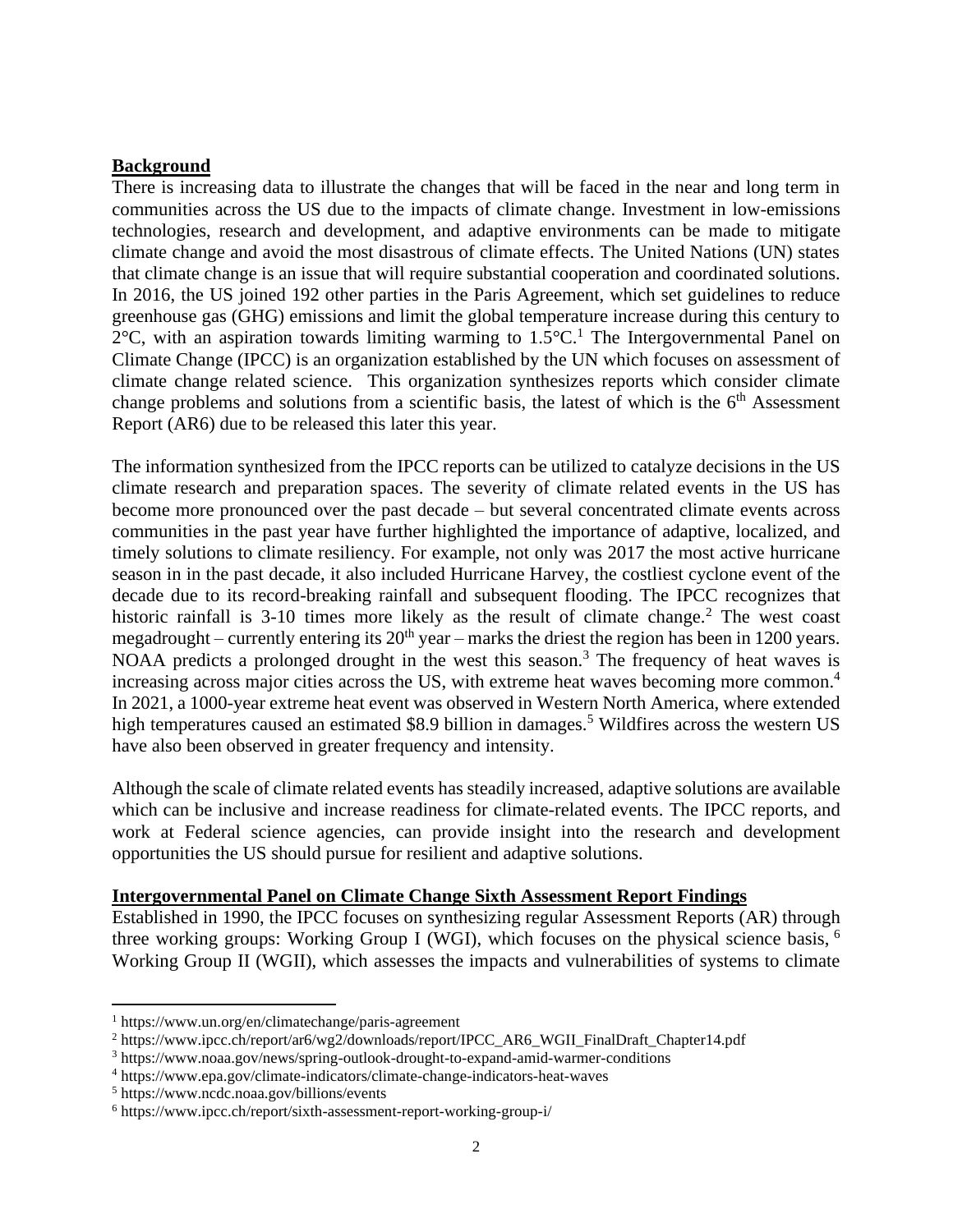change, $7$  and Working Group III (WGIII), which considers the options for mitigating climate change and GHG emissions.<sup>8</sup> The IPCC considers these options through the lens of Sustainable Development Goals (SDG)– 17 goals which can lead to a reduction in emissions while improving quality of life for communities and habitats.

The IPCC's working group reports have culminated information from hundreds of authors across the planet, and have determined that, in accordance with the Paris Agreement, GHG reductions must reduce global warming below 1.5  $\degree$ C in the near term (2021-2040) to prevent unavoidable increases in climate hazards. The 2022 AR6 working group reports further synthesized new information on the impacts of climate change, namely that many of these impacts have been attributed to human-induced change. These include coral bleaching, increases in wildfire, sea level rise, loss of ecosystems, and adverse socioeconomic consequences. These changes also lead to irreversible losses: loss of species due to heat extremes, mass mortality events, and loss of kelp forests.

Impacts to core societal functionality have also been observed. Climate change has led to reduced food and water security globally, which impacts SDGs. It has also impacted the physical and mental health of individuals through exposures such as wildfire smoke, atmospheric dust, and aeroallergens. Heat waves, which intensified in cities and combined with air pollution, create severe impacts to marginalized urban residents. Mental health effects from displacement and other cumulative effects are further reported.<sup>9</sup>

The 2021 WGI report focused on the physical science basis and detailed the startling scale at which anthropogenic influence has caused harm to the climate system. The report found that human influence has induced rapid changes and unequivocally warmed the atmosphere, ocean, and land.<sup>10</sup> The report also highlighted that there are irreversible consequences to the oceans, ice sheets, and global sea level that will occur regardless of actions taken immediately due to past GHG emissions.<sup>11</sup> Combatting future climate change impacts will require limiting anthropogenic global warming by confining cumulative carbon dioxide  $(CO_2)$  emissions.<sup>12</sup> Significant, sustained, reductions to other major GHG emissions, such as methane  $(CH<sub>4</sub>)$ , would also be needed to limit warming.<sup>13</sup> The WGI report provided the facts and scientific basis needed to determine what adaptation and mitigation measures will be needed.

The WGII report highlighted increasing evidence that the human destruction of ecosystems increases vulnerability. This includes unsustainable use of land and natural resources, deforestation, pollution, and biodiversity loss. Adaptive methods such as nature-based infrastructure, covered in a prior hearing, can be utilized to mitigate the loss of natural ecosystems while providing benefits to the communities they are implemented in.<sup>14</sup>

<sup>7</sup> https://www.ipcc.ch/report/sixth-assessment-report-working-group-ii/

<sup>8</sup> https://www.ipcc.ch/report/sixth-assessment-report-working-group-3/

<sup>9</sup> https://www.ipcc.ch/report/sixth-assessment-report-working-group-ii/

<sup>10</sup>https://www.ipcc.ch/report/ar6/wg1/downloads/report/IPCC\_AR6\_WGI\_SPM\_final.pdf

<sup>11</sup>https://www.ipcc.ch/report/ar6/wg1/downloads/report/IPCC\_AR6\_WGI\_SPM\_final.pdf

<sup>12</sup>https://www.ipcc.ch/report/ar6/wg1/downloads/report/IPCC\_AR6\_WGI\_SPM\_final.pdf

<sup>13</sup>https://www.ipcc.ch/report/ar6/wg1/downloads/report/IPCC\_AR6\_WGI\_SPM\_final.pdf

<sup>14</sup> https://science.house.gov/hearings/from-gray-to-green-advancing-the-science-of-nature-based-infrastructure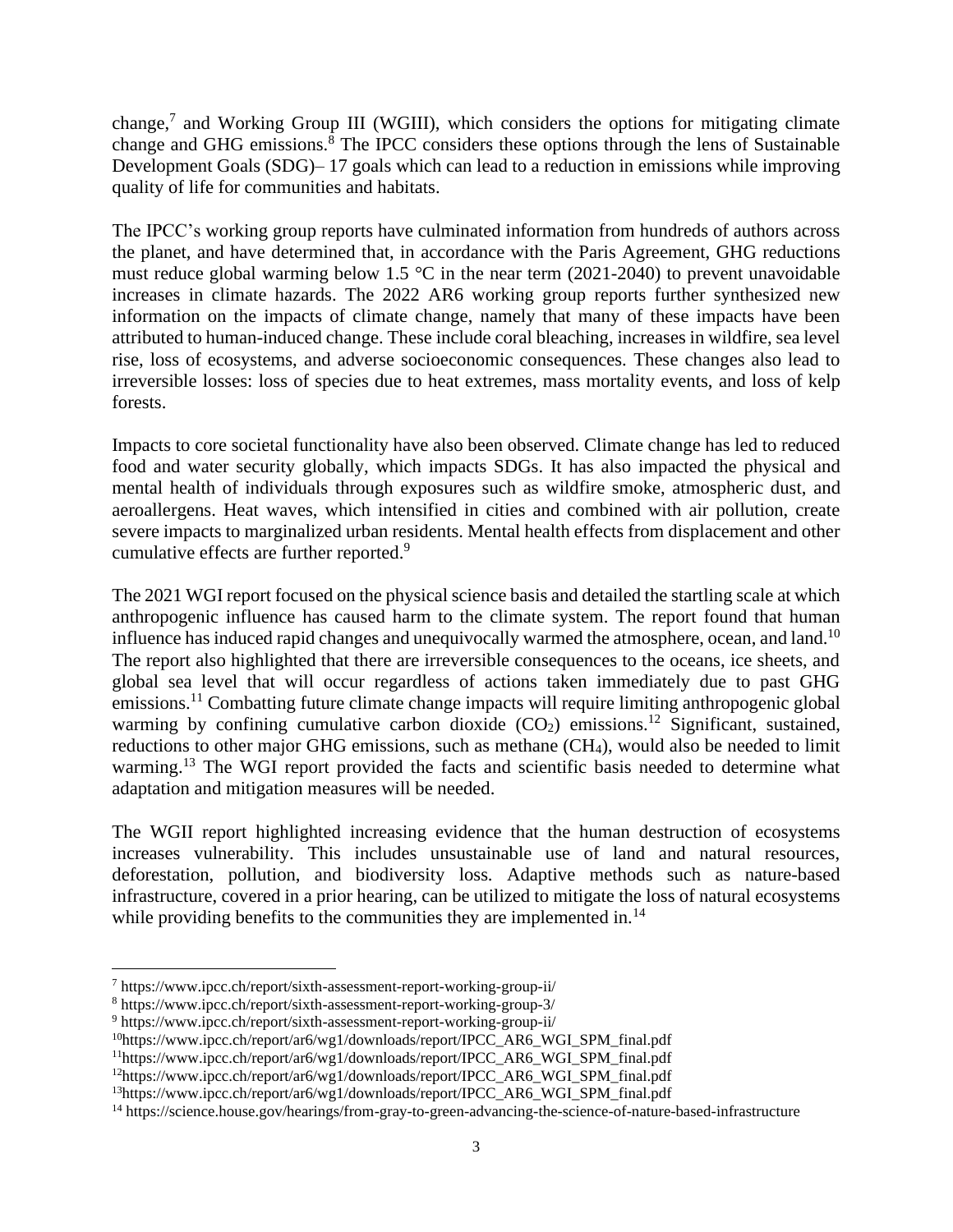The WGIII report assessed progress made in limiting global emissions and reviewed available mitigation options across sectors and systems. WGIII found total net anthropogenic GHG emissions have continued to rise and were higher than any previous decade during the period 2010- 2019.<sup>15</sup> In addition, net anthropogenic GHG emissions have increased since 2010 across all major sectors globally and can be increasingly attributed to urban areas.<sup>16</sup>

"Overshooting" is an option that has been explored that involves temporarily allowing for global warming to exceed 1.5<sup>o</sup>C, followed by a broadly implemented use of carbon capture technologies to greatly reduce warming beneath  $1.5^{\circ}$ C by the end of the century.<sup>17</sup> However, the WGIII report determined that the practice of overshooting and allowing for even a temporary exceedance of 1.5⁰C warming would lead to irreversible impacts, including the loss of glaciers and coral reef systems. If overshoot is not to occur, all global modeled pathways limiting warming to  $1.5^{\circ}C$ almost unanimously require rapid, deep, and immediate GHG emission reductions in all sectors.<sup>18</sup>

The WGIII report, recognizing that there is no panacea for mitigation, took a significant step to include a dedicated chapter on demand, services, and social aspects of mitigation. This dedicated chapter found the inclusion of demand-side mitigation—a largely overlooked mitigation response utilizing *Avoid-Shift-Improve* (ASI) options—can reduce global GHG emissions in end-use sectors by 40-70% by 2050 compared to baseline scenarios.<sup>19</sup> ASI options consider specific scenarios, such as transportation sector based GHG emissions, and break them down into options (ie, avoiding transport demand, shifting to efficient transportation methods, and improving the GHG emissions of transportation.) Socio-cultural changes can provide large scale, on the order of Gigaton-scale,  $CO<sub>2</sub>$  emissions reduction at the global level, and were also found to improve basic well-being. $20$ 

# **Recommendations and U.S. Examples of Adaptation and Mitigation**

The IPCC WGII report recommends utilizing diverse forms of knowledge in the implementation of adaptation and resilience strategies, including information from scientific, local, and indigenous communities. When developing climate resilient strategies, the WGII report recommends cooperation by governments at all levels from federal to local, and encourages partnerships with traditionally marginalized groups. These include "women, youth, Indigenous Peoples, local communities and ethnic minorities." The report states that partnerships are most effective when resources and support are enabled and combined with climate service and decision-making tools. Both near and long-term decision-making tools should be implemented to mitigate the impact on communities and best manage resources. This includes policy "focused on modifying land use impacts, consumption patterns, economic activities, and emphasizing nature-based solutions."

Developing and utilizing regionally specific climate action plans is a method that many US communities have already implemented. Thirty-four US states have released climate action plans or are currently developing an action plan.<sup>21</sup> Several US cities have also adopted climate action

<sup>15</sup>https://report.ipcc.ch/ar6wg3/pdf/IPCC\_AR6\_WGIII\_SummaryForPolicymakers.pdf

<sup>16</sup> https://report.ipcc.ch/ar6wg3/pdf/IPCC\_AR6\_WGIII\_SummaryForPolicymakers.pdf

<sup>17</sup>https://report.ipcc.ch/ar6wg3/pdf/IPCC\_AR6\_WGIII\_Annex-I.pdf

<sup>18</sup> https://report.ipcc.ch/ar6wg3/pdf/IPCC\_AR6\_WGIII\_SummaryForPolicymakers.pdf

<sup>19</sup> https://report.ipcc.ch/ar6wg3/pdf/IPCC\_AR6\_WGIII\_FinalDraft\_Chapter05.pdf

<sup>20</sup>https://report.ipcc.ch/ar6wg3/pdf/IPCC\_AR6\_WGIII\_FinalDraft\_Chapter05.pdf

<sup>21</sup> https://www.c2es.org/document/climate-action-plans/?msclkid=8092e07abfea11eca86aff7e5ed18cd2